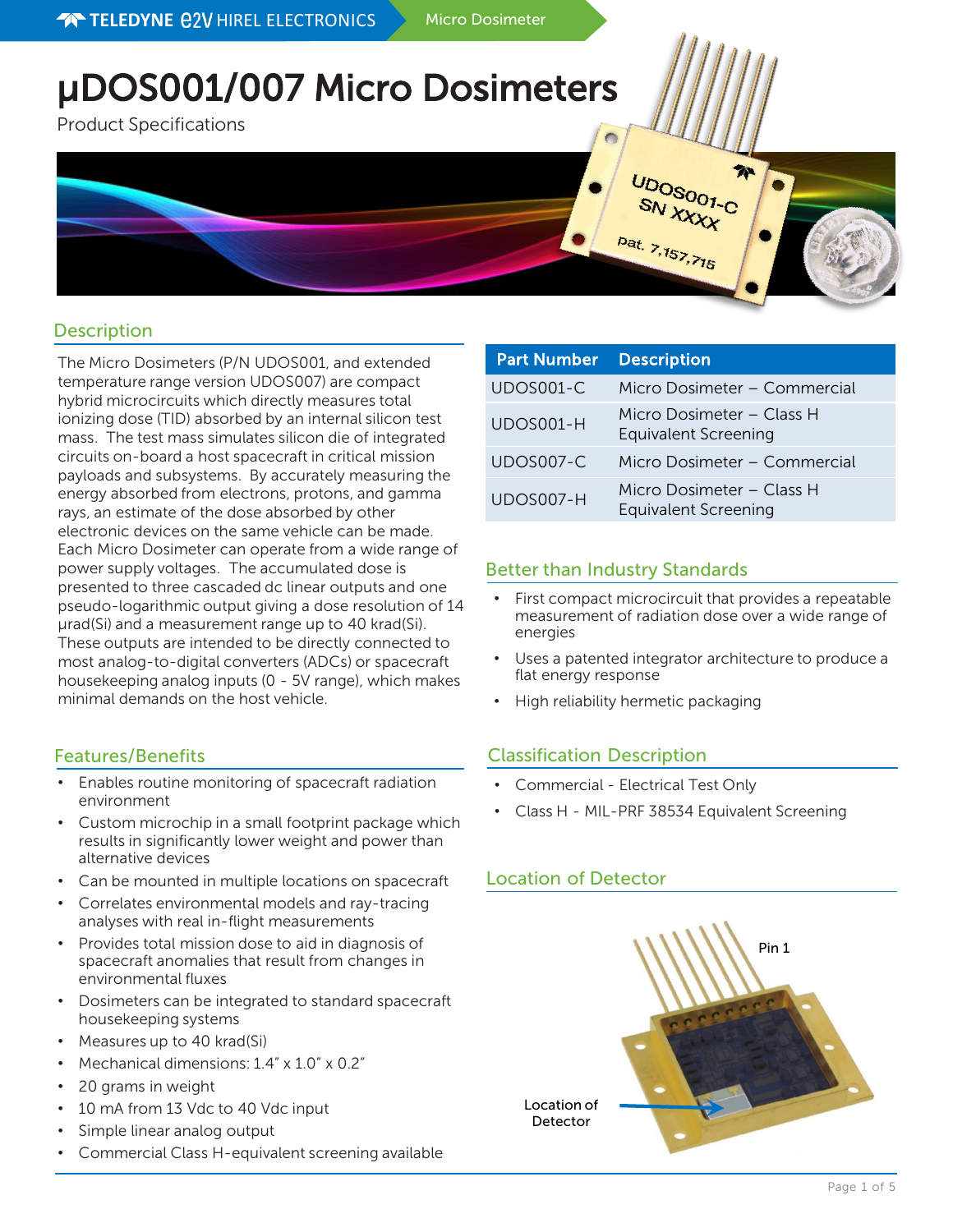# Principle of Operation

Each model incorporates a silicon detector (3 mm x 7 mm x 250 µm) and a pulse-processing architecture that creates a shaped pulse in response to ionizing radiation. This pulse is integrated into an accumulator circuit. The integration continues for each event until a preset limit is reached. When this happens, a Quanta of charge is removed from the integrator equal to a value of 14 µrads, and a counter value is incremented. This counter is divided into sub-groups of 8 bits which are each presented to a D/A converter. The DAC Low range gives dose as 14 µrads per 19.5 mV step, the DAC Medium range is 256 times the Low range, and the High is 256 times the Medium range. The dosimeter will retain the value of the dose for as long as it is powered. A Pseudo-Log output can be sampled at a very low rate to monitor the total dose over extended periods of time. The other DAC ranges can be sampled at higher rates to obtain useful dose rate measurements.

Note: The dosimeter does not measure incident energy directly. The dosimeter measures the amount of energy absorbed in the silicon detector due to the energy loss of the particle as it passes through the detector volume.

# Ratings

| <b>Parameters</b>            |                | Symbol      | Min          | <b>Max</b> | <b>Units</b>    |
|------------------------------|----------------|-------------|--------------|------------|-----------------|
| Supply Voltage               |                | $V_{CC}$    | 13           | 40         | <b>Vdc</b>      |
| <b>Supply Current</b>        |                | $I_{CC}$    | 8            | 12         | mA              |
| Dose Rate                    |                |             | $\mathbf{1}$ | 10,000     | urad(Si)/sec    |
| Integrated Error             |                |             | $-20$        | $+20$      | $\%$            |
| Low Energy Threshold         |                | $E_t$       | 60           | 120        | keV             |
| Energy Range                 |                | $E_r$       | $E_t$        | 15         | mEv             |
| Dose Sensitivity             |                | S           | 12           | 16         | µrad(Si)/step   |
| DAC Voltage Step             |                |             | 15           | 25         | mV              |
| DAC Output Voltage Swing     |                |             | 5            |            | $\vee$          |
| DAC Output Impedance         |                |             | 8            | 12         | $k\Omega$       |
| <b>Relative Humidity</b>     |                | <b>RH</b>   | $\Omega$     | 90         | $\%$            |
|                              | UDOS001        | $T_{\rm O}$ | $-30$        | $+40$      | $^{\circ}$ C    |
| <b>Operating Temperature</b> | <b>UDOS007</b> | $T_{\rm O}$ | $-30$        | $+70$      | $^{\circ}$ C    |
| Storage Temperature          |                | $T_S$       | $-40$        | $+110$     | $\rm ^{\circ}C$ |

|                | <b>Pin Description</b>                                  | <b>Notes</b> |
|----------------|---------------------------------------------------------|--------------|
| 1              | Power                                                   |              |
| $\mathcal{P}$  | Ground                                                  |              |
| 3              | Reserved – connect to ground during normal<br>operation |              |
| $\overline{4}$ | $N/C$ – should be formed and mounted                    |              |
| 5              | DAC Output - Low Range                                  | Low          |
| 6              | DAC Output - Medium Range                               | Medium       |
| 7              | DAC Output – High Range                                 | High         |
| 8              | DAC Output - Pseudo-Log                                 | Log          |

# Pin Specifications **Mechanical Configuration**



Drawing shows the hermetic package, mounting flange and 8 external connections. All dimensions given are inches, tolerances  $\pm 0.005$ . The package walls are 0.040 inch thick, cover is 0.010 inch thick. Pin 1 is top-right in the diagram.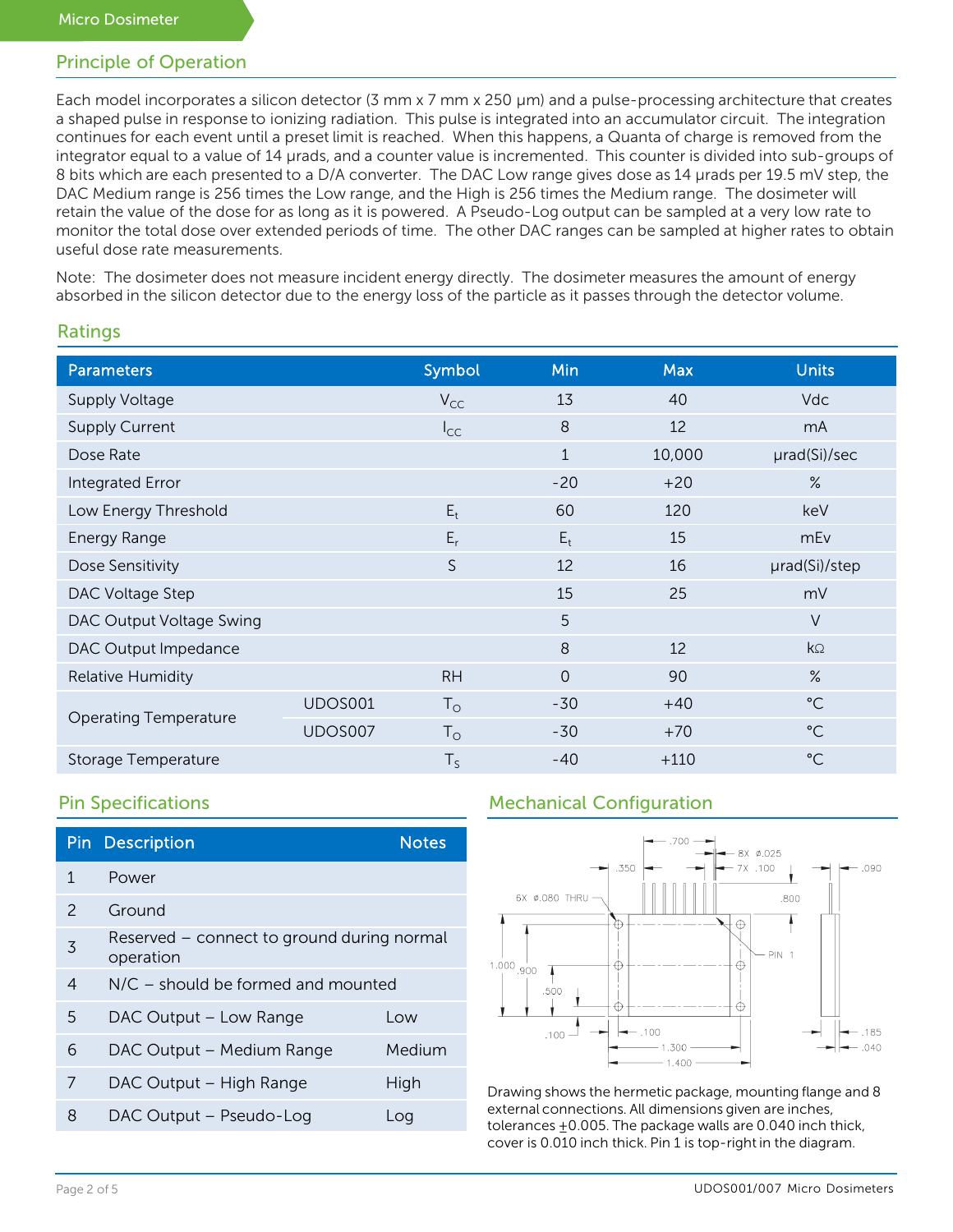# Radiation Survivability

Xe-beam testing done at Lawrence Berkeley Labs demonstrated latch-up immunity up to 67.8 LET (MeV-cm2/mg). Harsh proton susceptibility testing was performed using a high energy beam and UDOS001 showed no degradation up to 40 krad(Si).

# DAC Output Conversions

| <b>DACx</b>    | <b>Dose Conversion</b>                       | Range              |
|----------------|----------------------------------------------|--------------------|
| Low (Pin 5)    | 14 µrad(Si)/19.5 mV                          | $0 - 3.6$ mrad(Si) |
| Medium (Pin 6) | 3.6 mrad (Si)/19.5 mV                        | $0 - 0.9$ rad(Si)  |
| High (Pin 7)   | 0.9 rad(Si)/19.5 mV                          | $0 - 235$ rad (Si) |
| Log (Pin 8)    | Detailed table will be provided upon request | $0 - 40$ Krad(Si)  |

### Application Notes

#### **Grounding**

The dosimeter case is electrically connected to pin 2 inside the hybrid in order to minimize electromagnetic interference on the sensitive detector electronics. Isolate the dosimeter case from structural chassis to avoid ground loops.

#### Supply Voltage

Ensure voltage input is stable and maintains the required voltage level. No ripple from dc converters, on board voltage supply should be clean.

#### Energy Threshold

The dosimeter typically will integrate the dose absorbed by the silicon detector for energy deposits in the nominal range of 100 keV to 15 MeV.

#### **Calibration**

Each dosimeter can be exposed to a known "fixed" source level of ionizing dose by the end user to calibrate the dosage input to DAC output. Positioning of the dosimeter and area shielding can be used for directional mapping of radiation events.

#### DAC/Log Output Resets

When any of the DAC or Log outputs reaches its maximum value of 5-volts, the output is reset to 0-volts and the next higher DAC is incremented by 1 step. If the device reaches its maximum dose (i.e., the internal dose counter reaches its maximum), the Micro Dosimeter will reset all outputs and continue stepping in response to radiation. The outputs should be buffered or connected to a high impedance ADC. During operation, the outputs should be sampled at the same time to avoid TID ambiguity.

## Export Classification

The dosimeters are classified 1A999.a for export purposes.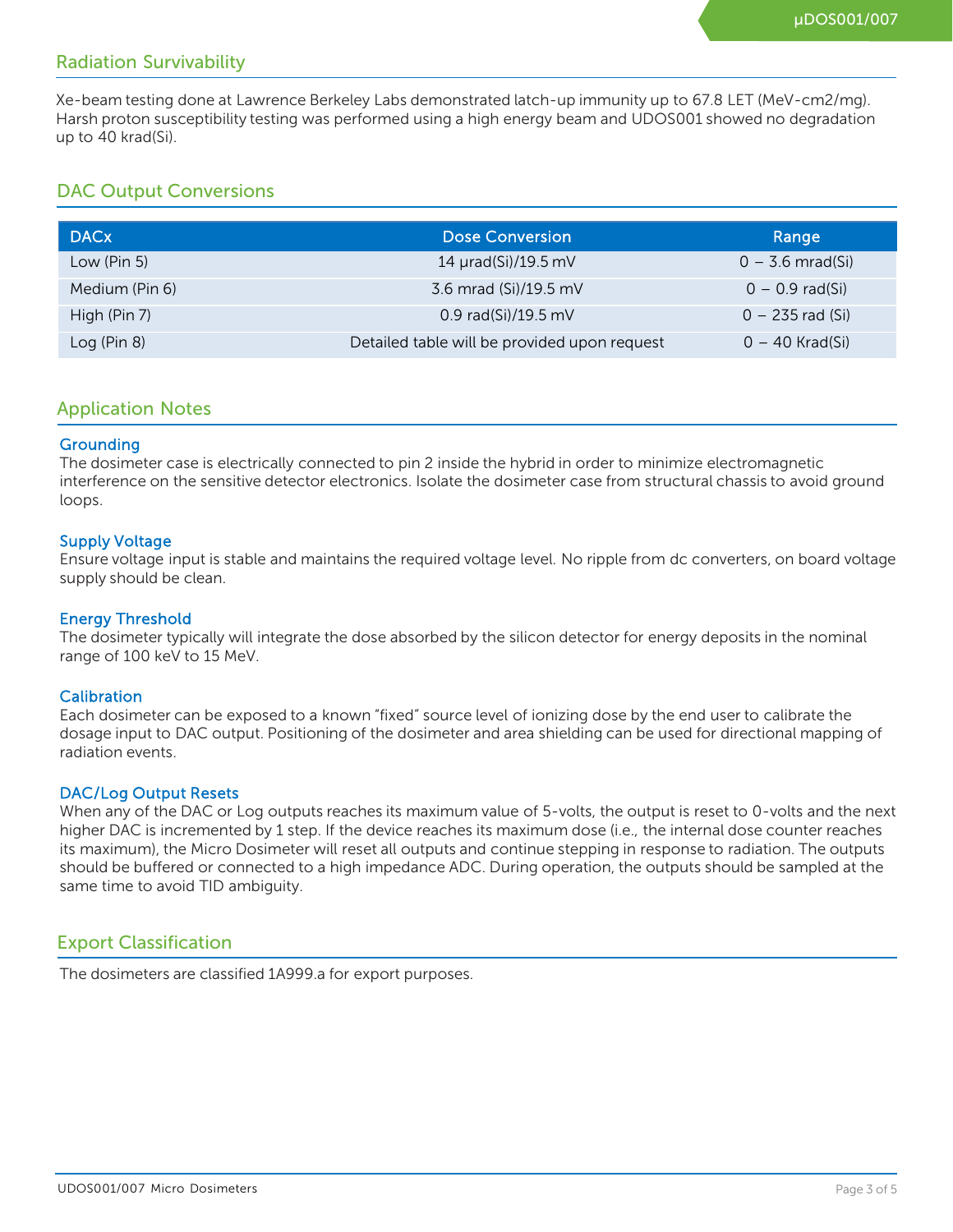# Quality Flow

The Micro Dosimeter hybrids are built using commercial grade and military grade components. All assembled hybrids receive full electrical testing at HIGH, LOW and ROOM operating temperature ranges.

Class H-equivalent screening options are available as per the screening tables below:

| <b>Class H</b> | Screening                                                                                                                              |
|----------------|----------------------------------------------------------------------------------------------------------------------------------------|
|                | Active Elements (every wafer lot)                                                                                                      |
| $\checkmark$   | 100% high magnification visual                                                                                                         |
| ✓              | 100% probe at room temperature                                                                                                         |
|                | Samples assembled and put through<br>standard environmental screening including<br>burn-in and electrical at min, max and room<br>temp |
|                | Life test                                                                                                                              |
|                | Scanning Electron Microscope (SEM)                                                                                                     |
| ✓              | Wire bond pull                                                                                                                         |
|                | Passive elements (capacitors, resistors, inductors - per<br>component manufacturing lot)                                               |
|                | 100% visual                                                                                                                            |
|                | 100% electrical on select parameters at<br>room temp                                                                                   |
| ✔              | Sample assembled and screened including<br>voltage aging and full electrical at room<br>temp                                           |
|                | Wire bond pull                                                                                                                         |
|                | Packages (samples per plating lot, Group D if<br>performed in line)                                                                    |
|                | Physical dimensions                                                                                                                    |
| ✔              | Solderability                                                                                                                          |
| ✔              | Thermal shock, high temp bake, lead<br>integrity, seal                                                                                 |
| ∕              | Salt atmosphere (one time)                                                                                                             |
| ✓              | Metal package isolation                                                                                                                |
|                | Group C - One Time and for Changes                                                                                                     |
|                | Life Test 1,000 hours, 125°C                                                                                                           |
|                | Internal water vapor, max 5,000 ppm water                                                                                              |
|                | ESD classification testing                                                                                                             |

| Class H      | <b>Screening</b>                                              |
|--------------|---------------------------------------------------------------|
|              | <b>Hybrid Microcircuit 100% Testing</b>                       |
|              | Non-destructive bond pull                                     |
| ✓            | Internal visual inspection                                    |
|              | Temperature cycling 10 times from -65°C<br>to +150°C          |
| ✓            | Constant acceleration 3,000 G                                 |
|              | PIND 1% PDA on 5 <sup>th</sup> run and under 25T total        |
| ✔            | Burn-in 160 hours at 125°C, PDA 10%                           |
|              | Burn-in 320 hours at +125°C, PDA 2%<br>second half of burn-in |
| $\checkmark$ | Seal (fine and gross)                                         |
|              | Electrical test at min, max and room temp                     |
|              | Radiography                                                   |
| ✓            | <b>External Visual</b>                                        |
|              | Conformance Inspection                                        |
|              | Group A Electrical                                            |
|              | Periodic Testing (Group B in-line or end-of-line)             |
| ✔            | Physical dimensions                                           |
|              | Resistance to solvents                                        |
|              | Internal visual and mechanical                                |
|              | Destructive wire bond strength after 300°C<br>bake            |
| ✔            | Die shear                                                     |
|              | Solderability                                                 |
|              | <b>Qualification of Processes and Material -</b><br>Standard  |